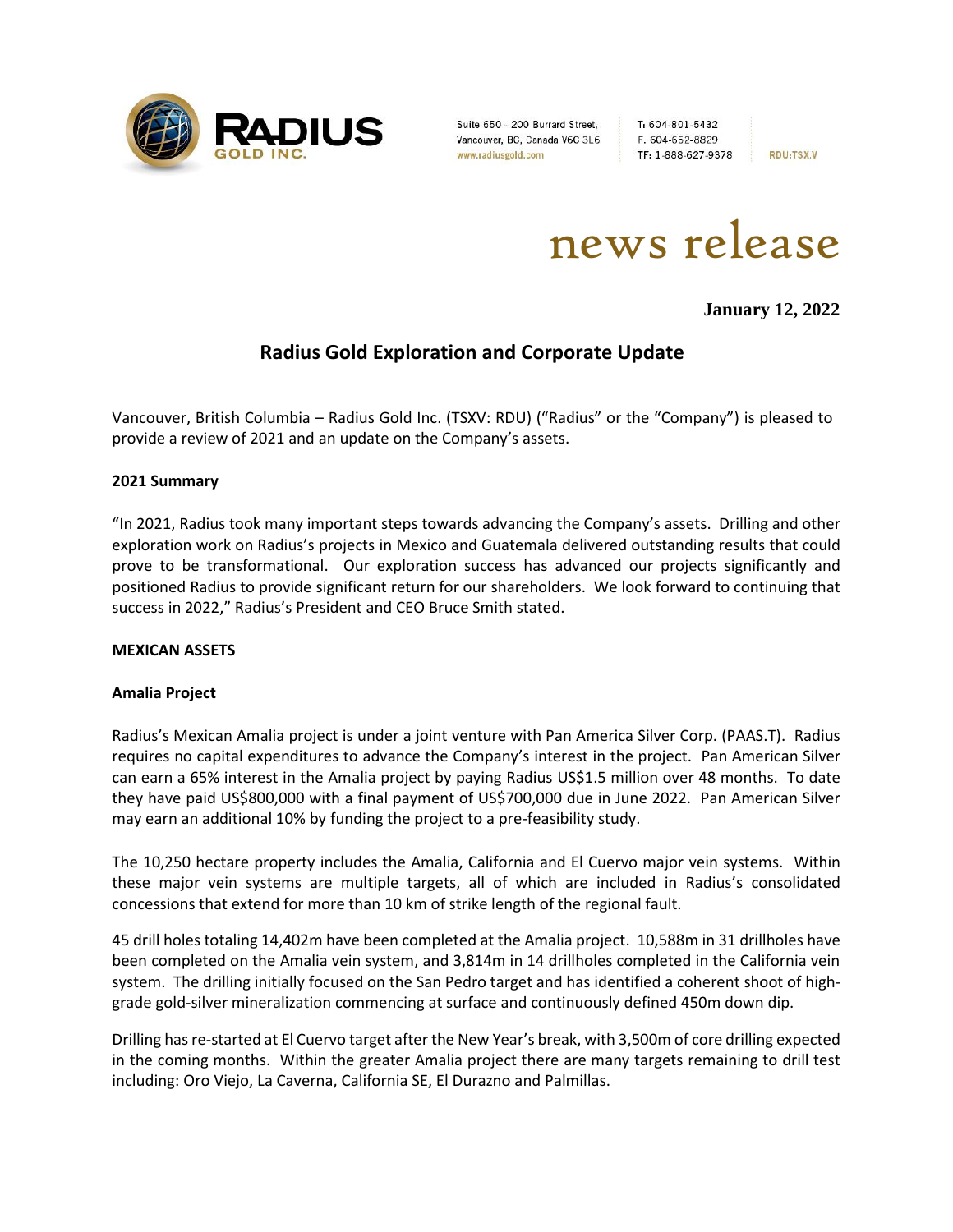With the San Pedro zone drill defined and infill and expansion drilling planned for this year at California, Radius will be in a position to define a significant resource at the Amalia Property and is excited by the possibility of new discoveries at multiple targets that remain to be drill tested.

# **Maricela Project**

Radius Gold's Maricela project is located within a prolifically mineralized mining district, 20km south of the Cananea mine, one of the world's largest open pit copper mines. The Arizona - Sonora porphyry belt is one of the most important centers of copper mineralization worldwide. Silvercrest Metals' Las Chispas discovery is located 50km south of Maricela. Other significant mines near to Maricela include Santa Elena silver gold mine (First Majestic Silver), Nacozari copper mine (Groupo Mexico), Mercedes gold mine (Equinox Gold), Maria copper mine (Minera Frisco).

At the Maricela project, geologists have mapped and sampled an epithermal silver and gold mineralized vein system extending approximately 1.5km long by 300m wide, within which occurs multiple veins, stockworks and breccias. Vein intersections have exposed widths of up to 25 meters. Radius has collected 576 rock chip samples which returned values from below detection to highs of 12.75 g/t gold and 3,780 g/t silver and various continuous chip sampling across the structures which include highlight intervals of:

- 3m at 4.46 g/t gold and 1,335 g/t silver Baby Gloria Vein
- 6m at 1.03 g/t gold and 418 g/t silver Silver Central Vein
- 25.3m at 0.31 g/t gold and 62 g/t silver (intersecting veins)

Radius's geological team believes the recent geochemical results demonstrate potential for both high grade silver-gold veins and bulk tonnage lower grade mineralization that could be amenable to open pit mining. The multiple intersecting mineralized veins at Maricela make for compelling drill targets that have never been tested. Radius's team is currently preparing drill permits and access agreements for a planned first program this year.

# **Plata Verde Project**

The Plata Verde project is located in Chihuahua, Mexico, north of Radius Gold's Amalia Gold-Silver project and east of the historic Batopilas silver mining district (1708 to 1920) which reportedly produced over 300 million ounces of silver from high grade veins and structures.

In February 2021 Radius published the results of recent geophysical surveys completed at the Plata Verde silver project. NP/Resistivity sections show significant structural zones extending to depth directly below the known large scale historic silver mines. The structural zones are clearly connected with the historic mines and are possibly feeder zones for the silver mineralizing system. Radius has now defined two priority targets for drilling.

Radius's geological team has also completed detailed underground mapping and sampling of the historic Mina Real and Mina Mojonera. Three distinct mineralization styles have been defined within the basaltic andesite volcanic host rock. Radius is currently evaluating options to fund drilling later this year.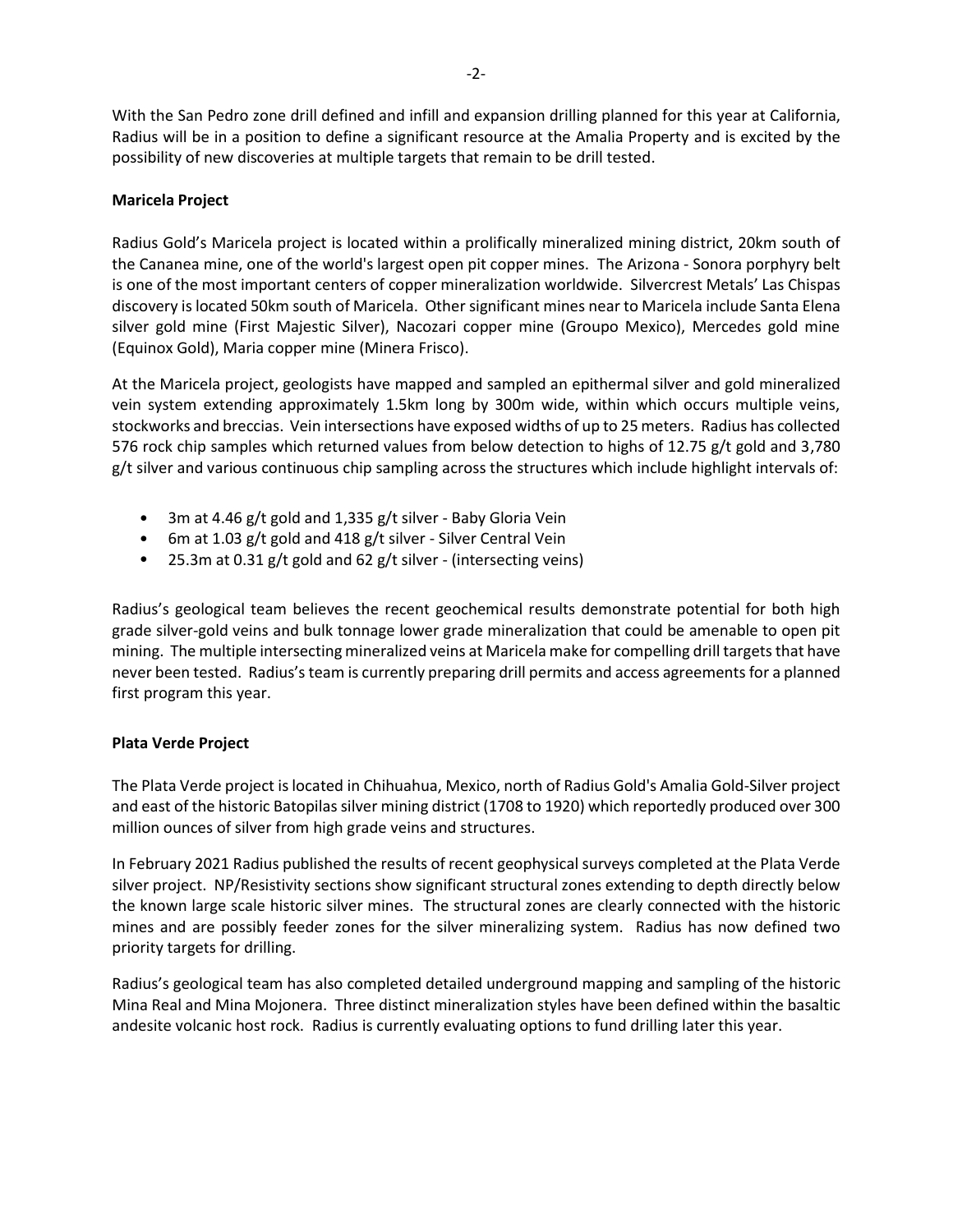#### **GUATEMALAN ASSETS**

Radius's Guatemalan assets are under a joint venture agreement with Volcanic Gold Mines Inc. (VG.V), a Gold Group company led by CEO Simon Ridgway. Radius will have no capital expenditures to advance the Company's interests in the projects. Volcanic can earn a 60% interest in the Holly and the Banderas projects by spending the cumulative amount of US\$7.0 million on exploration of the Properties within 48 months from the date of the agreement. An initial US\$1M must be spent on exploration within the 12 months of receiving the required drill permits, which expenditure will include a minimum 3,000m of drilling on the properties. Following the exercise of the Option, Volcanic will enter into a standard 60/40 Joint Venture in order to further develop the Properties. Volcanic has also been granted an exclusive right to evaluate all other property interests of Radius in Guatemala with a right to acquire an interest.

# **Holly Project**

4,744m of diamond drilling has been completed at the Holly project within the last eight months. The next round of drilling at Holly will focus on resource definition at La Peña vein system which has delivered high-grade and consistent drill results, including recently published:

- HDD-21-017 8.83m @ 8.81 g/t Au and 355 g/t Ag (Sep 9, 2021)
- HDD-21-019 1.53m @ 191.80 g/t Au and 539 g/t Ag (Oct 5, 2021)
- and  $6.52$ m @ 11.72 g/t Au and 340 g/t Ag
- HDD-21-020 5.40m @ 4.38 g/t Au, 350 g/t Ag (Oct 5, 2021)
- HDD-21-023 4.58m @ 79.84 g/t Au and 5,053 g/t Ag (Oct 19, 2021)

Field crews have continued detailed mapping and sampling at Holly project. This work has identified new drill targets on splay structures of the Jocotan fault where 2 large zones of mineralized breccia have been mapped and are coincident with high grade soil and rock chip results.

Volcanic plans systematic drill testing of these new targets including the Jocotan splay faults and to continue testing the extensions, both strike and dip, of the La Peña vein system. Assays are still pending on drill holes HDD-21-024 to 028 and the samples from the detailed rock chip sampling of the Jocotan splay targets. Drilling will recommence at Holly once outstanding assays have been received and interpreted.

#### **Banderas Project**

The Company is working on access agreements with an adjoining community prior to commencing any drilling at Banderas. Access agreements are in place with the community covering the drill project but further consultation work is required with adjoining communities to ensure the benefits of the project are spread out and all affected communities in the area consent. Further news on developments at Banderas will be released as progress is made.

#### **Regional Exploration**

The Volcanic Gold exploration tenement package covers approximately 2,400 square kilometres of the Eastern Guatemala epithermal belt which hosts the Escobal, Cerro Blanco and Holly deposits.

Multi-element rock chip / soil geochemistry have been received for the first regional prospecting area discovery, Motagua Norte, where a continuous 2-3-kilometre-long elevated gold trend has been defined.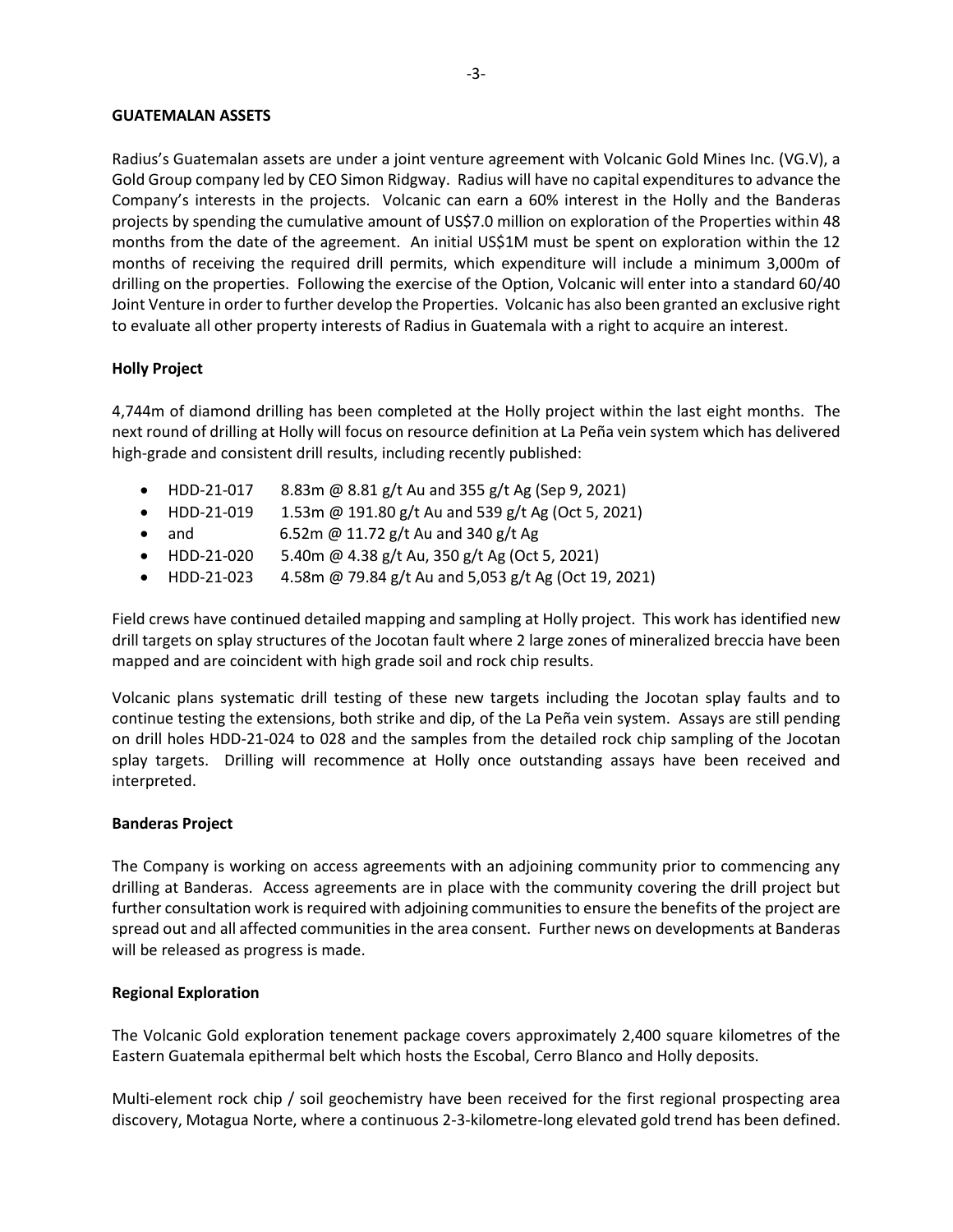The structural and lithologic setting together with indications of orogenic style gold setting, interpreted from the multi-element geochemistry and mineralogy, increase the priority of this trend. The entire area is densely covered by boulders ranging in size up to maximum 3m diameter. Samples range from anomalous gold up to 320 g/t. Mineralization is hosted in massive quartz veining and stockwork veining within sericite altered schist and is interpreted to be mesothermal shear hosted gold and silver.

The project has low population density with the main target areas having large farms with just a few private owners; formal landowner access agreements are in place. Volcanic has prepared and submitted environmental permits and is working with Radius to prioritize the granting of these concessions.

# **INVESTMENT ASSETS**

The Company's significant equity investments consist of the following positions:

- 3,973,275 shares in Rackla Resources Inc. (RAK.V). Rackla is in the process of acquiring the Misisi Gold project located in the Democratic Republic of Congo. The TSX Venture Exchange has conditionally approved the proposed acquisition by the Company for a 73.5% interest in the Misisi Gold project. On closing management intends, subject to TSX-V approval, to change the name of the company to Goldenhawk Resources Ltd. and to appoint Mr. Darryll Castle as President, Chief Executive Officer and Director.
- 830,412 shares in Volcanic plus warrants to purchase an additional 160,714 shares. Volcanic is a TSX-V listed company focused on building multi-million-ounce gold and silver resources in underexplored countries. It holds an option to acquire a 60% interest in the Company's Holly and Banderas gold/silver properties located in eastern Guatemala, and is currently conducting exploration programs on the properties.
- 10,126,500 shares in Medgold Resources Corp. ("Medgold"). Medgold is a TSX-V listed, project generator company targeting early-stage gold properties in the Balkan region. Its holdings include the Tlamino gold-silver project in Serbia which has an Inferred Mineral Resource containing approximately 680,000 oz AuEq.

# **Quality Assurance and Quality Control**

Reported drilling was carried out using by Radius joint venture partners under the supervision of senior geologists to industry accepted standards. Radius's Qualified Person has visited both the Holly project and Amalia project multiple times during the course of the reported drill programs and inspected the drill and sampling operations. Sample intervals are generally 1-2 m intervals, with half-core samples delivered to internationally certified laboratories. The samples are fire assayed for Au and are analysed for Ag and multi-elements using method ICP following a four-acid digestion. Overlimits are analysed using an appropriate method. Multi-element geochemical standards and blanks are routinely entered into the drill core sample stream to monitor laboratory performance. Quality control samples submitted were returned within acceptable limits.

# **Technical Information**

Bruce Smith, M.Sc. (Geology), a member of the Australian Institute of Geoscientists, is Radius's Qualified Person as defined by National Instrument 43-101 - Standards of Disclosure for Mineral Projects. Mr. Smith has reviewed and approved the technical information contained in this news release.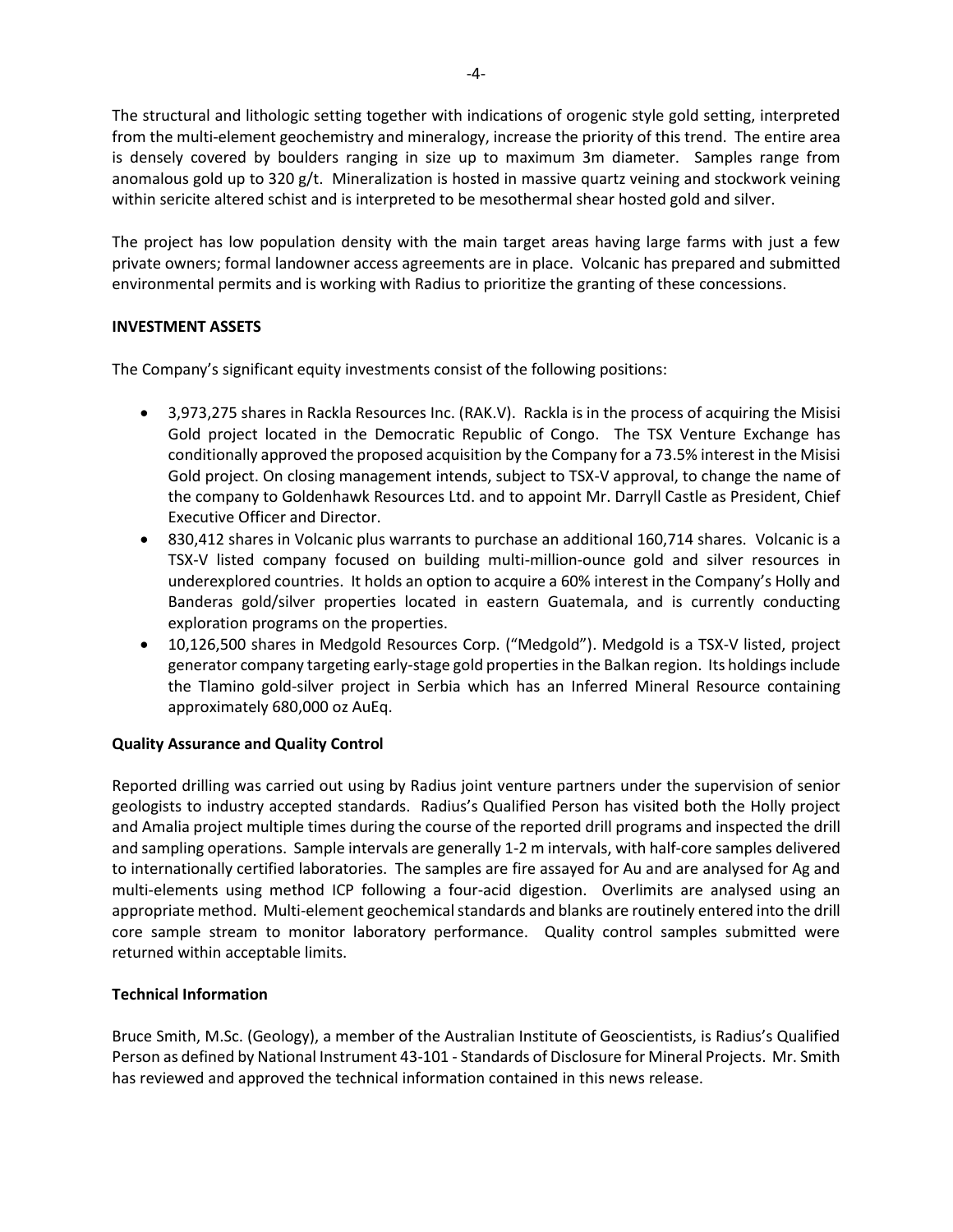#### **Radius Gold Inc.**

Radius has a portfolio of projects located in Mexico, United States and Guatemala which it continues to advance, utilizing partnerships where appropriate in order to retain the Company's strong treasury. At the same time, management is seeking out additional investment and project acquisition opportunities across the globe. Radius is a member of the Gold Group of companies, led by Simon Ridgway.

ON BEHALF OF THE BOARD

Bruce Smith President and CEO

Symbol: TSXV-RDU

Contact: Bruce Smith 200 Burrard Street, Suite 650 Vancouver, BC V6C 3L6

Tel: 604-801-5432; Toll free 1-888-627-9378; Fax: 604-662-8829 Email: info@goldgroup.com Website: www.radiusgold.com

*Neither the TSX Venture Exchange nor the Investment Industry Regulatory Organization of Canada accepts responsibility for the adequacy or accuracy of this release.*

#### **Forward-looking statements**

*Certain statements contained in this news release constitute forward-looking statements within the meaning of Canadian securities legislation. All statements included herein, other than statements of historical fact, are forwardlooking statements and include, without limitation, statements about the results of exploration work and future plans at the Company's properties. Often, but not always, these forward looking statements can be identified by the use of words such as "estimate", "estimates", "estimated", "potential", "open", "future", "assumed", "projected", "used", "detailed", "has been", "gain", "upgraded", "offset", "limited", "contained", "reflecting", "containing", "remaining", "to be", "periodically", or statements that events, "could" or "should" occur or be achieved and similar expressions, including negative variations.*

*Forward-looking statements involve known and unknown risks, uncertainties and other factors which may cause the actual results, performance or achievements of the Company to be materially different from any results, performance or achievements expressed or implied by forward-looking statements. Such uncertainties and factors*  include, among others, whether the planned exploration work at the Company's properties will proceed as intended; *changes in general economic conditions and financial markets; the Company or any joint venture partner not having the financial ability to meet its exploration and development goals; risks associated with the results of exploration and development activities, estimation of mineral resources and the geology, grade and continuity of mineral deposits; unanticipated costs and expenses; and such other risks detailed from time to time in the Company's quarterly and annual filings with securities regulators and available under the Company's profile on SEDAR at [www.sedar.com.](http://www.sedar.com/) Although the Company has attempted to identify important factors that could cause actual actions, events or results to differ materially from those described in forward-looking statements, there may be other factors that cause actions, events or results to differ from those anticipated, estimated or intended.*

*Forward-looking statements contained herein are based on the assumptions, beliefs, expectations and opinions of management, including but not limited to: that the exploration work at the Company's properties will advance as planned; thatthe Company'sstated goals and the planned exploration and development activities at its properties will*